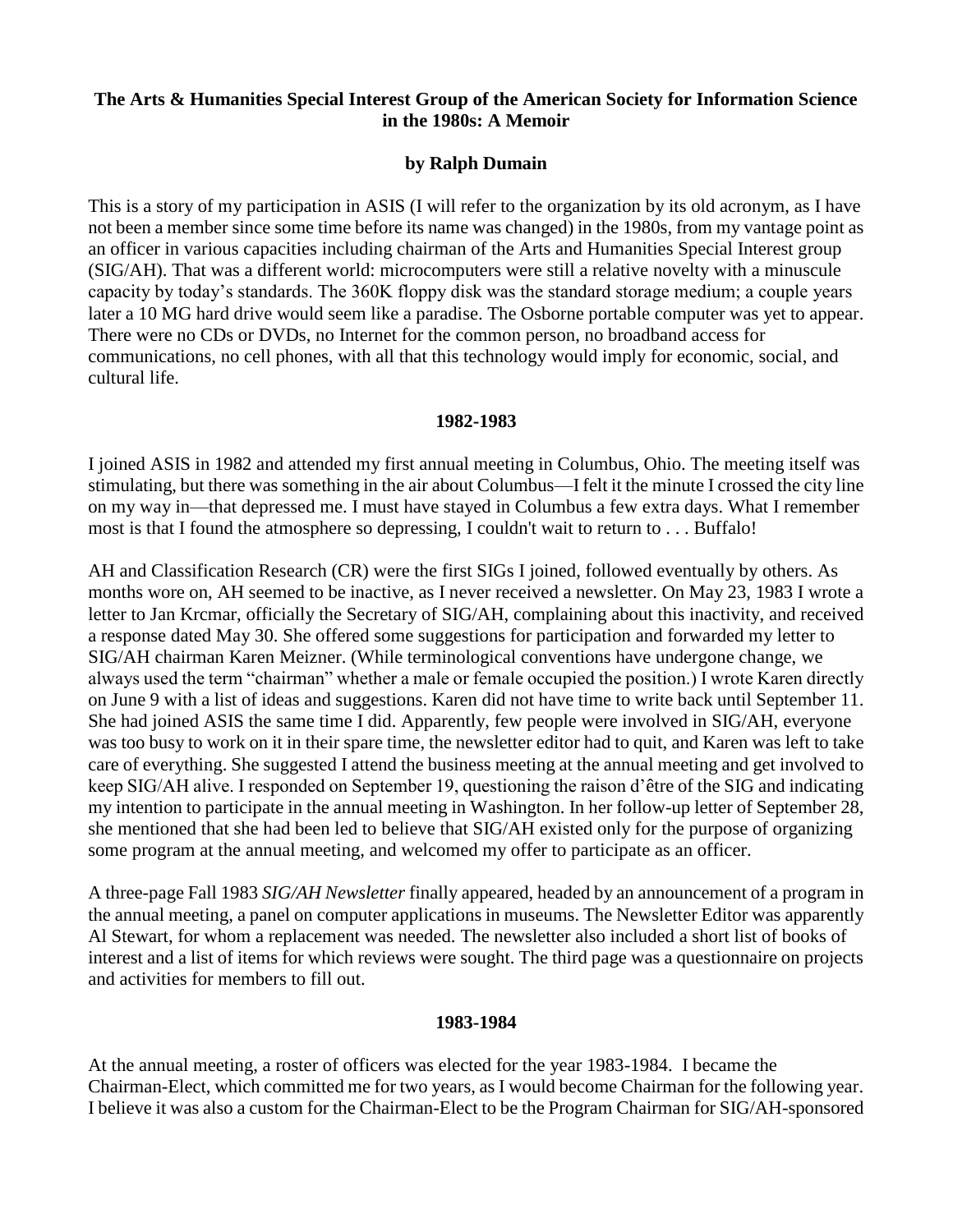sessions at ASIS meetings unless someone else was so appointed. The new newsletter editor Katherine Haskins had to resign her post, so I became Newsletter Editor as well.

So, aside from the three positions I took up, the new officers consisted of Karen Meizner (Chairman), Shannon K. Macioroski (Secretary-Treasurer), and Margaret S. Jennings (Cabinet Representative).

I produced my first newsletter, a three-page Spring 1984 issue, in April of that year. The technology of that time was still primitive as compared to today. I had to get a special 11" x 14" blueline paper from ASIS headquarters, print out the master newsletter copy onto it (the dot-matrix printer was still standard, and there were much slower typewriter-like printers for best-quality text), and send the master copy back to ASIS for reduction to letter size paper, mass duplication, and mailing. The Spring 1984 newsletter showed the signs of a practice I initiated, doing outreach and forging liaisons with related organizations and publications, in this case the Association for Computers and the Humanities (ACH). I also wrote a book review of *Computing and the Humanities: Papers from the Fifth International Conference on Computing in the Humanities, Ann Arbor, Michigan, May 1981*. The newsletter detailed our programs for the upcoming mid-year and annual meetings.

Microcomputers still constituted a fresh, evolving technology in 1984, and all were working on developing applications in their collections and areas of research. It was natural then that the mid-year meeting taking place at Indiana University at Bloomington May 20-23 would have the theme "The Micro Revolution: Implications for the Information Age." There was a plethora of "how I done it" presentations. SIG/AH's session was "Microcomputers in the Arts and Humanities," organized by Karen Markey.

I reported on this extensively in my Summer 1984 newsletter, which was published in September. My correspondence reveals that in the interim I engaged in much outreach activity and, per acknowledgment of Karen Meizner, I had already practically taken over the chief organizational responsibilities and was effecting the revivification of SIG/AH. I see that Shannon Macioroski was quite pro-active in her Treasurer capacity.

The mid-year SIG/AH presentations of Eileen Fry (Microcomputers, Databases, and the Humanities; Customized Access to Specific Information) and Lawrence McCrank (Computerized Medievalia) are summarized in the summer newsletter. Thomas Ohlgren and William I. Bormann were unable to present their how-I-done-it project, so I stepped in with mine, "Using dBase II to Create a Thesaurus, Bibliographic Database, and Information Retrieval System for the Philosophy of Science." My presentation was forgettable, even to me, as I remember more about discussing the nuts and bolts of how I used dBase II than the actual structure of my philosophy of science thesaurus, which presented more intellectually interesting problems.

I cannot recall all the how-I-done-it presentations, but I remember one session in which someone demonstrated Xerox's pioneering graphical user interface, which was a novelty, as command-line operating systems like DOS were the norm. (I see that the Macintosh was introduced the same year, but I don't recall being aware of it in May.)

I added reports of other sessions of relevance to SIG/AH. I made acquaintance with Paul Tutwiler, whose session on "Microcomputers as Philosophical Tools" covered not only organization and retrieval of philosophical references, research, and writing, but revealed Tutwiler's ambition to advance metaphilosophy via artificial intelligence and other computer-aided methods of analyzing and comparing the structures of philosophical systems. I started a correspondence with Tutwiler following this meeting.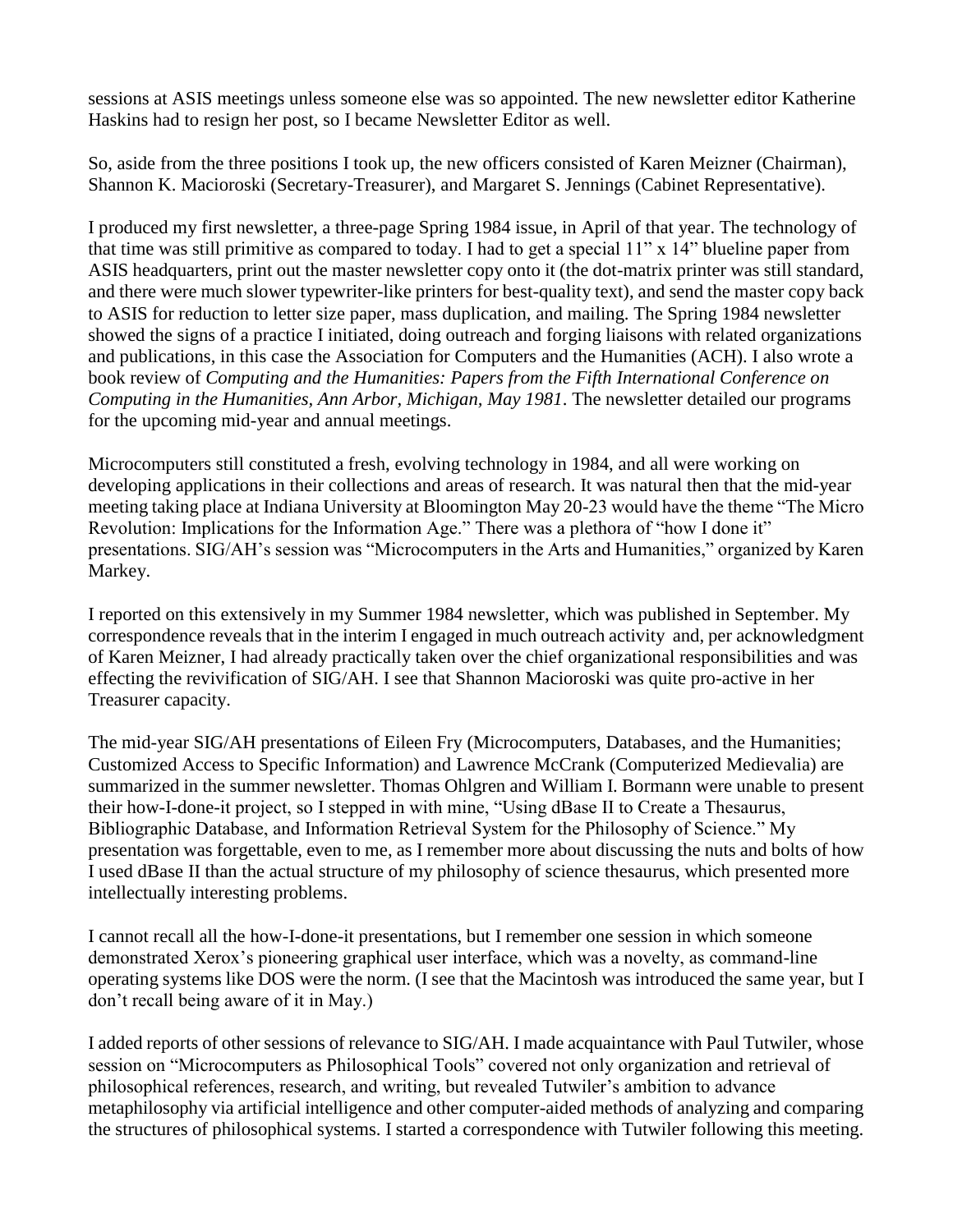I also reported extensively on Leota Sigrid's paper "Will the Microcomputer Revolution Destroy Document Evolution?" and "The Effect of Word Processing on Writing" by John A. Cross and Bob J. Curey.

I also reported on a man I was pleased to see as keynote speaker, a pioneer of artificial intelligence, Joseph Weizenbaum. Weizenbaum, having noted how easily people mistook machines for being human, became alarmed and ended up writing the book *Computer Power and Human Reason: From Judgment to Calculation* (1967), in which he also skewered amoral technocrats like behaviorist B. F. Skinner, who was to author the notorious *Beyond Freedom and Dignity*. Given the gung-ho attitude that naturally accrued to the ethos of ASIS, I was glad to see a prominent representative of social conscience issue caveats about the hyped technological future. As you will see shortly, this proved to be a major issue for me.

My participation in the mid-year meeting also gave me the opportunity to interview for the job that was to get me out of Buffalo.

My summer 1984 newsletter was a 7½-page extravaganza. (Newsletters would be folded in three and stapled shut so that the bottom third of the last page could be used for the mailing address and metered postage.) I have already mentioned the mid-year meeting reports, and the newsletter contains a conspectus of the annual meeting to come, which I shall report on later. The newsletter also included calls for officer nominations, contributions, recruitment efforts, and responses to our questionnaire. I listed my own ideas for future conference programs, which I was to implement in the course of my remaining active years in SIG/AH. I issued a call for revision of our mission statement. I called for reports on humanities software and myself reported on PHILDICT, a spelling checker for philosophy. I also reported on and established a newsletter exchange with *SCOPE: Scholarly Communication Online Publishing and Education*. I also compiled two short bibliographies, one listing some new books and the other on philosophical, social, and humanistic issues regarding computers. I reviewed *Writing with a Word Processor* by William Zinsser, a popular writer on the subject. My list of coming attractions also is an indicator of my ambitions for SIG/AH.

There is one more item in the newsletter to highlight: my hypertext bibliography. Nobody (except insiders, presumably) heard of hypertext in 1984, and it was implemented only experimentally. My bibliography consisted of only eight items! Little did I suspect how rapidly this would change, how both the literature and commercial applications would explode soon afterward. Too bad I wasn't in a position to cash in on this boom!

I went into high gear in organizing a program for the annual meeting. My session on "Bibliometric Studies in the Humanities and Social Sciences," co-sponsored with the Behavioral and Social Sciences SIG (SIG/BSS), reflects my long-standing interest in what can be done with bibliometrics in the humanities, but also my practice of cutting across existing invisible colleges to seek out people doing work of interest who may not be found in one another's scholarly networks or even disciplines. Virginia M. Doland was a feminist scholar in an English department, not in information science at all. She didn't know what biblioemtrics was, but I sent her a bibliography and solicited her for a paper, "Portrait of the Critic as a Journal Reader: A Study of Readership Patterns Among Literary Scholars." Miranda Lee Pao was active in ASIS, and I got her along with Laurie S. McCreery to contribute a "Bibliometric Analysis of Ethnomusicology." Katherine W. McCain, also active in ASIS, contributed "Mapping The Intellectual Structure of Macroeconomics." Finally, there was Virgil P. Diodato's paper, "The Impact and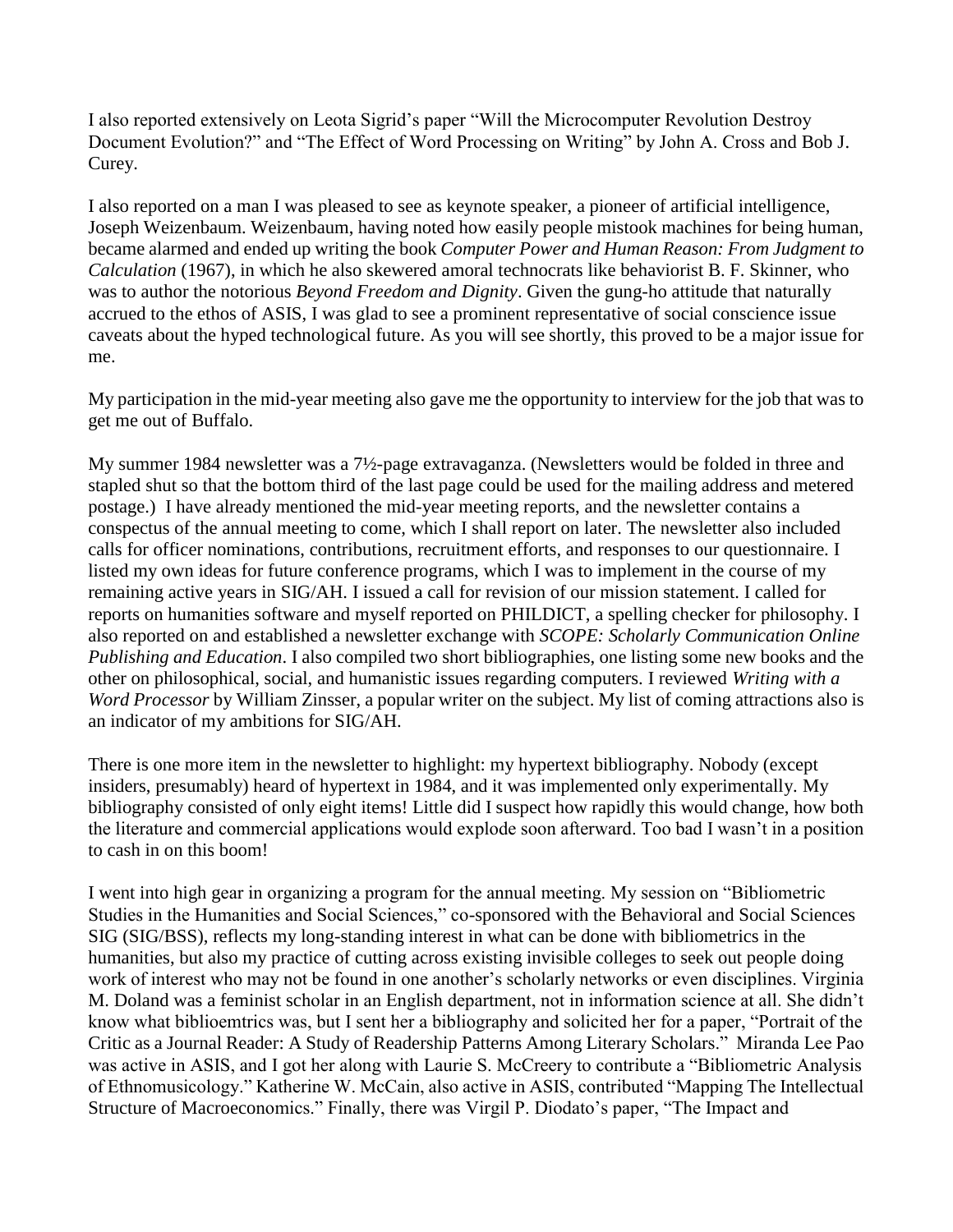Scholarliness of Book Reviews: A Citation Analysis in the Arts and Humanities." Howard D. White served as moderator.

Robert F. Barnes organized our other program, also co-sponsored with SIG/BSS, and was one of the panelists. Virtual reality was unheard of in 1984, but Myron Krueger, author of the recently published book *Artificial Reality*, was tapped to deliver a plenary address. We supplemented that address with our program "More Thoughts on 'Artificial Reality': Humanistic Perspectives On Human-Machine Interaction," featuring panelists Thomas Haynes, Ricardo Viera, George Shortess, and Myron Krueger, with Barnes as moderator and me as reactor. I believe there was also an exhibit or demonstration of Krueger's experimental technology, but I missed it.

If you look at the program description I wrote, you will see a list of negatives, indicating my own predisposition toward the subject. I do not recall other panelists raising those issues or expressing doubts, but I approached the subject with undisguised hostility. Note the reading list attached to the session description in our newsletter and in the *Proceedings*. In it you will see not only Weizenbaum's book, but books detailing other matters of concern, particularly *The Conquest of Will* by Abbe Mowshowitz, *The Rise of the Computer State* by David Burnham, *Electronic Nightmare: The Home Communications Set and Your Freedom* by John Wicklein, and *What Computers Can't Do* by Hubert L. Dreyfus. I have a thick file on this subject, with notes on the varied literature I consulted as well as on Krueger's book. While many of the possible applications of the new technology are intriguing and some positive, I could not abide the rosy view of the technocratic utopia depicted in the book, which I viewed as socially irresponsible. I am not going to detail my pages and pages of objections, but this was 1984, and the future I saw was a dystopian one. Without detailing which applications and predictions have or have not come to pass, note this general prediction, which is very contemporary:

During the balance of this century responsive technology will move ever closer to us, becoming the standard interface through which we gain most of our experience. It will intercede in our personal relationships and between us and our tools. (1983 ed., p. 207)

Nobody knew what I as reactor was going to say, and when I did speak, I accentuated the negative, to Barnes's visible displeasure. Krueger took it all in very good humor. As for audience response, I recall one hostile reaction to me from one woman, to whom I gave an equally sharp reply.

Following the session, several people gave me a friendly enough reception. Whatever I said was apparently no skin off their noses. Curiously, all of the people who objected to or resented my presentation were women. I remember this quite clearly. If there is any inference to be made concerning this fact, I will leave it to you.

Well, I didn't put people to sleep, and there's nothing like controversy to keep people interested. This may have been the reason that someone with a post in ASIS—this may have been Barbara Flood, the Conference Chairman—suggested I get more administratively involved in ASIS.

As Chairman of the SIG, I attended the appropriate ASIS business meetings at conferences. I think that on one such occasion at this annual meeting, I was nominated for some post by our Cabinet Representative Margaret Jennings, at which one attendee—omnipresent at ASIS meetings—I recall her generally hyperactive body language and energetic dancing at the official dinner party—made a contrary facial gesture. Somebody else was voted in, but as I didn't seek whatever position this was, I was not disappointed.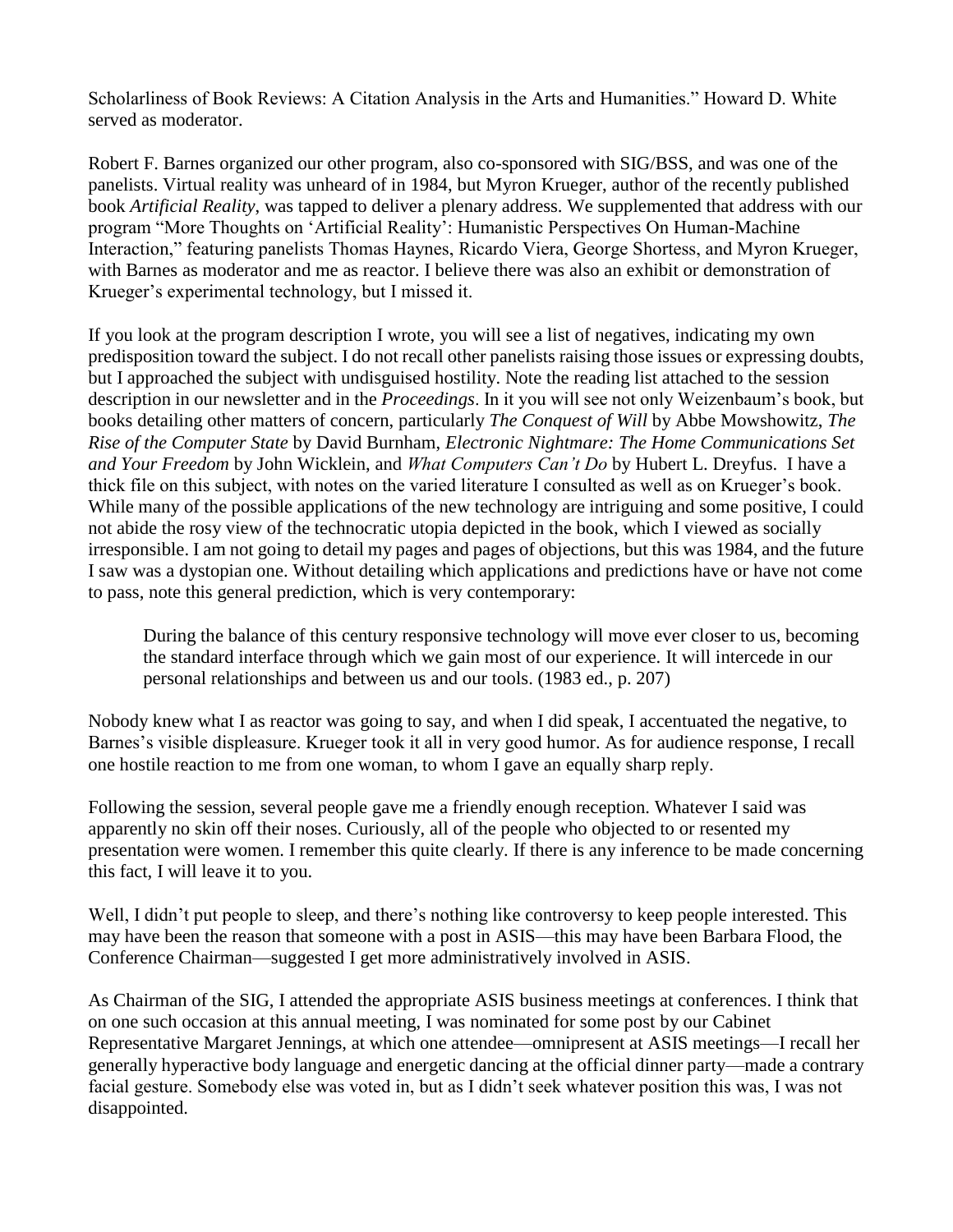All the panelists in the "Artificial Reality" session were taken to lunch at ASIS's expense. As I was in the habit of writing people following meetings to thank them, I wrote Krueger a gracious letter emphasizing positive applications of his ideas.

I should mention two other facets of these semiannual conferences. An independent contractor recorded all conference sessions using a now-obsolete technology—cassette tapes. I do not know whether any recordings have since been transferred to a current storage medium, but I purchased tapes of all the SIG/AH sessions I attended.

I don't know about my predecessors, but, on the advice of others, I established the practice of taking all our invited speakers (except for the Artificial Reality session) out to lunch, charged to SIG/AH's budget. After several years of doing this, when I was on the verge of retiring from managing SIG/AH's affairs, I was told this practice was not necessary. But there it is.

Another feature of the 1984 annual meeting that made it exceptional was the Philadelphia-style dinner party. This was not the customary banquet format. Instead, carts were set up around the periphery of the banquet hall, and the participants could stroll from one station to another to sample Philadelphia's delights, which included Philly cheese steaks and frozen chocolate-covered bananas. The center of the hall was available for dancing, of which there was much.

All in all, this meeting was a terrific experience, one of the two most memorable for me. I visited Philadelphia a few times for conferences in the early 1980s. I even dreamed about moving there, as I always enjoyed my visits. Approximately a quarter century earlier, I had lived there as an infant, from

which I retained two visual memories—the streetcars and the  $30<sup>th</sup>$  Street train station. This time I stayed in a cheap hotel run by the Father Divine mission, a relic of a bygone era. The day after the ASIS meeting ended, I had an interview for a library job in Philadelphia. By that time I was so exhausted, I could barely keep awake and alert for the interview. I didn't get that job; it was a job in the Baltimore area that finally got me out of Buffalo.

#### **1984-1985**

The SIG/AH business meeting yielded two new officers. Elizabeth Davis became Chairman-Elect. The Secretary-Treasurer office was split into two offices. Shannon Macioriski remained Treasurer. Renee Gelinas became Secretary. I was now Chairman and still the Newsletter Editor. Margaret Jennings continued as Cabinet Representative.

I was not to attend another ASIS meeting for another two years, but I continued to organize conference programs. It appears that my subsequent newsletter was not ready until the following October; this 5½-page issue was dated Fall 1984-Summer 1985. In the interim I underwent changes in location and occupation, ending up in Washington, DC. While these disruptions had their effect, I was not idle regarding SIG/AH. All the while between the appearance of the previous newsletter and this one I was active organizing our program for the 1985 annual meeting and pursuing outreach activities.

This newsletter records no SIG/AH program for the mid-year meeting in Fort Lauderdale, May 19-22, with the theme "Telecommunications and Networking: Supplying the Missing Link," nor does the conference program itself.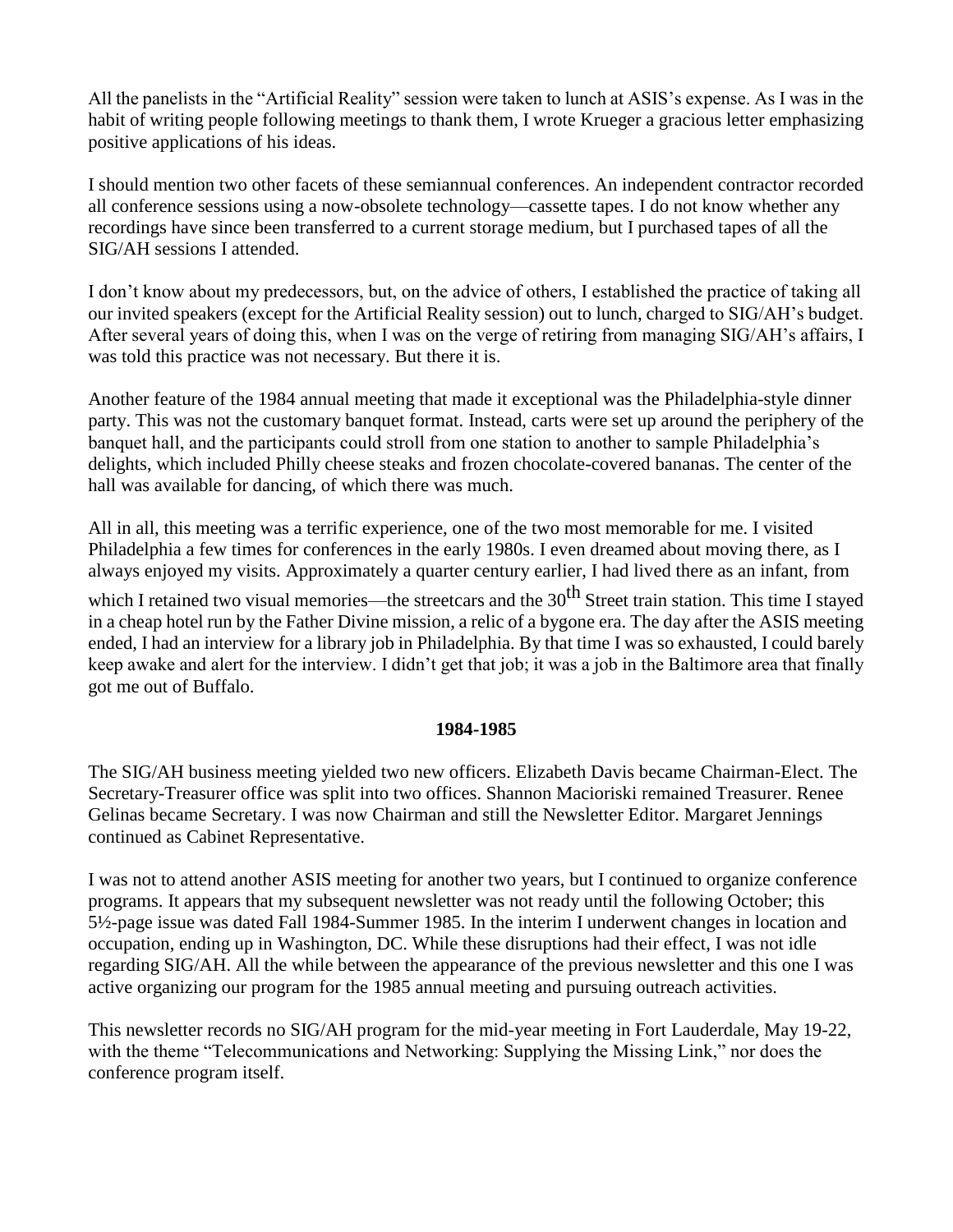I stepped up my outreach activities immediately following the 1984 annual meeting. I contacted known organizations and publications and canvassed other information science related organizations for arts and humanities connections. Some are well-known organizations or publications of long standing, others smaller and less formal groups which may or may not still exist. Examples are the Association for Computers and the Humanities (ACH, with its *ACH Newsletter)*, Association for Computing Machinery (ACM), Centre for Computing in the Humanities (University of Toronto), Philosophers' Computer Network, *Philosophers' Computing Newsletter*, *Research in Word Processing Newsletter*, Society for Conceptual and Content Analysis by Computer (SCCAC). Not all of these efforts produced permanent results, but several resulted in long-term relationships with organizations, publications, and/or individuals associated with them. The exchange of newsletters, e.g. with *Research in Word Processing Newsletter* and the *SCCAC Newsletter* (particularly with SCCAC representative Klaus Schmidt), proved to be fruitful. Announcements in the former and in the *ACH Newsletter*, along with other outreach efforts, yielded many inquiries (including some for expert advice) from non-ASIS-members. We gained participants for SIG/AH programs from these interchanges as well.

SIG/AH has long co-sponsored conference sessions with other SIGs, partly due to my efforts, along with, in some cases, my membership in other SIGs. My other SIG of greatest interest was Classification Research (SIG/CR). I also corresponded with individuals encountered at ASIS meetings on matters of intellectual interest, e.g. with Joseph Busch via SIG/CR.

I organized two programs, co-sponsored by SIG/CR for the 1985 annual meeting in Las Vegas, October 20-24, both reflecting my long-term interests. One concerns personal information systems, which involve special concerns in the organization of information that differ from impersonal public repositories of publications and other documents. Hence my session on "Personal Databases, Online Organization of Text, and the Future of Scholarly Work." My long-term collaboration with T. R. Girill of the Lawrence Livermore Laboratory began with his interest in my unfinished philosophy of science thesaurus project, and we continued to correspond. Per my invitation he contributed a paper to this session, "Narration, Hierarchy, and Autonomy: The Problem of Online Text Structure." Bradford A. Morgan and James M. Schwartz, editors of the *Research in Word Processing Newsletter*, contributed a paper on "Microcomputer Software for the Scholar: Needs vs. Achievements." The third contribution came from Sidney Robbins: "Information Resource Management Potential Using New Microcomputer Based Bibliographic and Textual Database Management Systems."

"Content Analysis" is a field in itself, with origins in studies of mass communications and political propaganda, also in the study of literary texts. It involves the application of statistical techniques for teasing out the not always ostensible information content of prose texts. This has a history separate from that of subject indexing and classification, but why not access this field for possible relevance to subject analysis for information retrieval and the organization of free-form text? The people working on content analysis in the humanities were concentrated in the Association for Computers and the Humanities rather than in ASIS. From there I recruited Sally Yeates Sedelow for "Computational Literary Thematic Analysis: The Possibility of a General Solution" and Walter A. Sedelow for "Semantics for Humanities Applications: Context and Significance of Semantic 'Stores'." Klaus M. Schmidt (contacted via SCCAC) addressed a fundamental issue of interest to us both: "Can There Be a Symbiosis Between Natural Language Meaning And Concept? Conceptual Analysis In The Humanities."

The Fall 1984-Summer 1985 *SIG/AH Newsletter* also contained a message from Chair-Elect Elizabeth Davis, including suggestions, ideas, solicitations of ideas, and a report on the SIG Cabinet meeting at the 1985 mid-year meeting.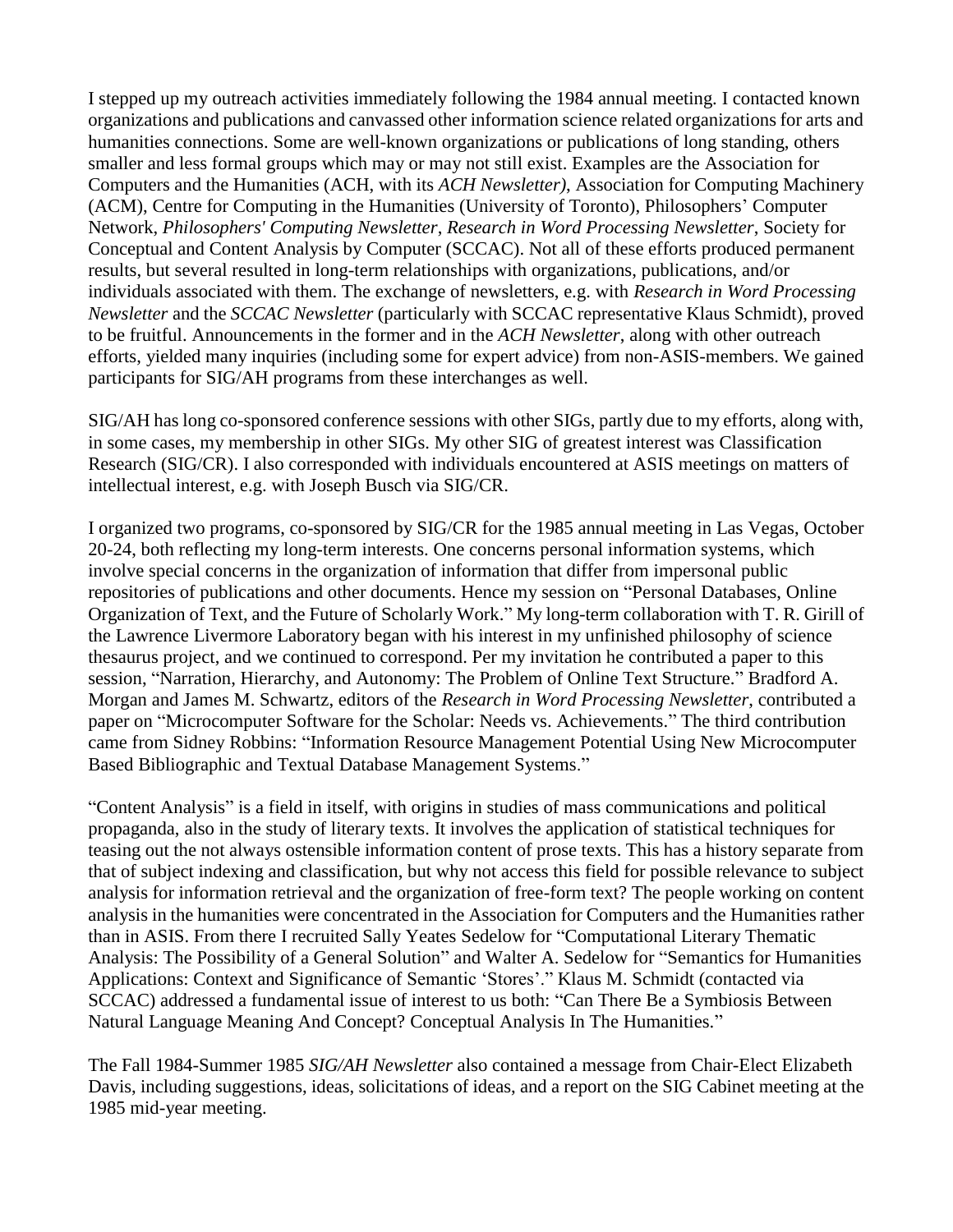The newsletter included a call for re-writing the SIG's mission statement.

I also issued a call for proposals for the 1986 mid-year and annual meetings. I also announced my intention to create a blockbuster program devoted to philosophy for the  $50<sup>th</sup>$  annual meeting in 1987.

## **1985-1986**

My records for this membership year are scanty. My sole organizational role for this period was as Newsletter Editor. I cannot find a finished newsletter; I have only a huge draft for the projected 1986 newsletter (which see). Elizabeth Davis took over as Chairman for this period. I can't be certain of the other officers, but I see that a committee consisting of Davis, John Leide and Ellen Sleeter was formed to organize a detailed survey of the SIG/AH membership.

I have no material concerning the mid-year meeting. The annual meeting was held in Chicago on September 28 – October 2, 1986. SIG/AH had two conference sessions: "Interactive Videodisc Technology in Research, Education and Training" (co-sponsored with SIG/ED) and "Music: Manipulative Medium" (co-sponsored with SIG/BSS). The music session was organized and moderated by June Andel, who was to play a significant role in SIG/AH. Speakers covered a range of subjects, from information theory to the manufacture of Muzak. Though I did not attend this annual meeting, I recall an interchange, perhaps with Elizabeth Davis, who spoke about the information content in Shoenberg's music, concerning Bach and the hierarchical organization of musical structure.

So while others took care of organizational matters, I spent the bulk of this membership year compiling information. I was, judging from my personal SIG/AH 1986 report of September 25, dissatisfied with certain aspects of ASIS, both organizational and monetary (membership benefits viz. the high cost of participation, including costs of attending meetings). My report also included my proposal for the 1987 annual meeting, my ideas for future conference programs, publications, and collaborative efforts, and my proposed change of mission statement.

## **1986-1987**

I was once again Chairman-Elect and Conference Program Chairman. Elizabeth Davis and June Andel produced a 5-page newsletter dated April 1987, consisting of a detailed report of the SIG/AH sessions at the 1986 annual meeting in Chicago, descriptions of related organizations and their activities, and an announcement of the upcoming annual meeting. This is the only newsletter I have for the year. I have no information about the 1987 mid-year meeting, so apparently we did not contribute to it.

1987 was a landmark year for ASIS and for  $SIG/AH$ . The ASIS  $50<sup>th</sup>$  Anniversary Conference was held in Boston, October 4-8, and SIG/AH contributed mightily to it. This was the high point of my participation in the organization of conference programs, exceeding in magnitude that of 1984.

June Andel organized and moderated a session (co-sponsored with SIG/BSS) inspired by H. G. Wells's

1937 work *World Brain*: "Midwifing the 'World Brain'," commemorating its 50th anniversary and featuring current implementations of the idea and future prospects. An eminent roster of speakers was gathered for this program, headed by H. J. Abraham Goodman, who traced the history of the concept and its implementation and his project REGISTER III affiliated with the World Mind Group. Manfred Kochen discussed his WISE project. Eugene Garfield of the Institute for Scientific Information (ISI) discussed the topic for which he is best known, the contribution of citation indexing to universal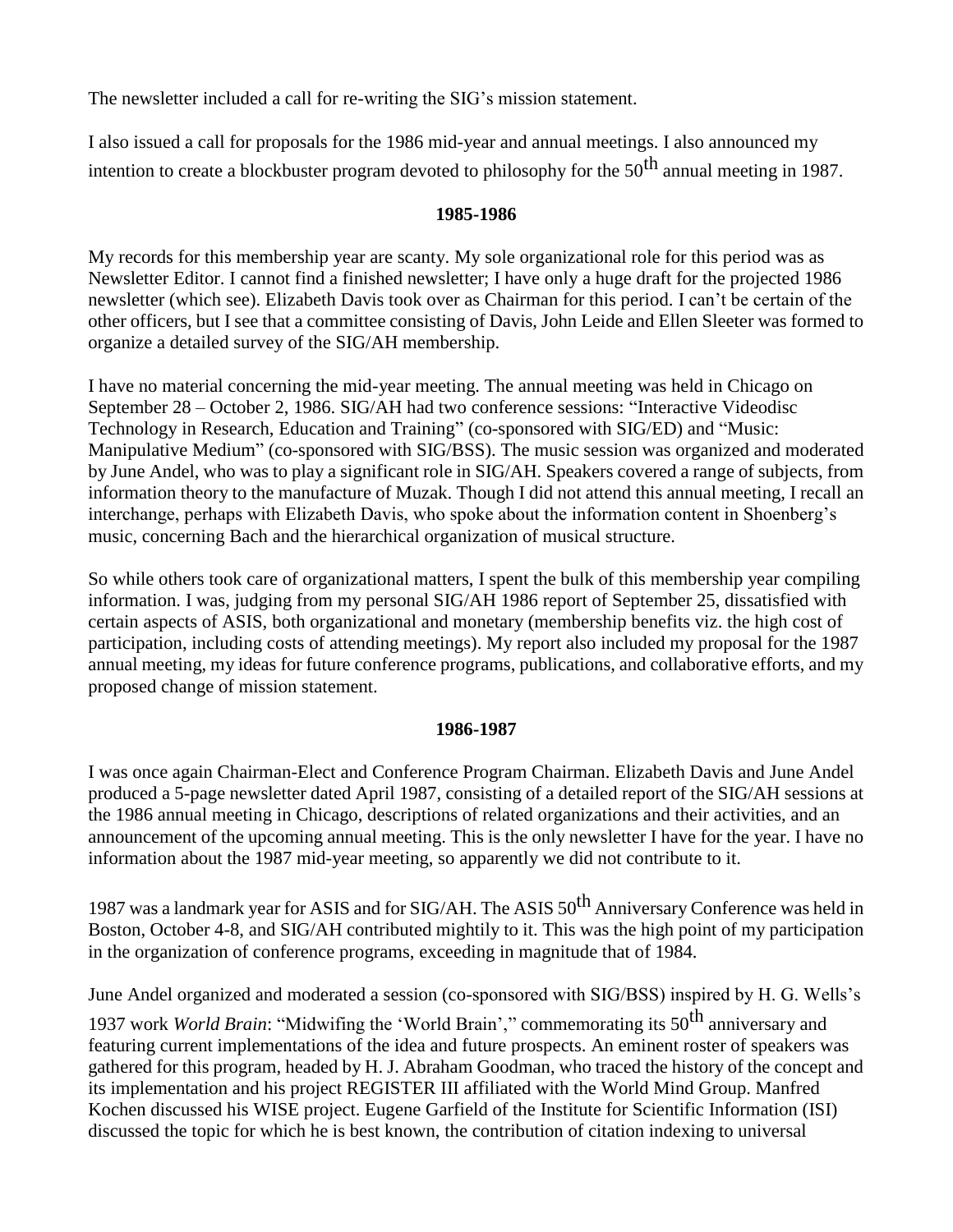bibliographic control, with a look back to Vannevar Bush's Memex concept. Glynn Harmon spoke about expert systems and artificial intelligence. Parker Rossman addressed the issue of power vs. generality in artificial intelligence. Carnegie Mellon's General Problem Solver, which is comparable to Wells's vision, exemplifies the difficulties in constructing a universal system, while workable expert systems have been restricted to narrowly delimited knowledge domains. Rossman outlined how a combination of both approaches might be applied to the problem of war.

George Vladutz of ISI (formerly of the USSR's VINITI) was scheduled to speak on "The 'World Brain' Today: The Scientographic Approach to Knowledge Representation," but he disappeared from the final program (unless he was added at the last minute and thus was not mentioned in the printed program or *Proceedings*). Mapping the "geography of science" via scientometrics could prove to be a more workable approach to knowledge engineering than the traditional AI approach to knowledge representation.

My three-pronged program on philosophy was the culmination of a project that began with my participation in SIG/AH. The issue of information retrieval is of obvious interest to the philosopher, perhaps even more so to the non-academic or amateur philosopher whose interests do not follow the paths traced out by invisible college networks, or to the sociologist of knowledge who wishes to ascertain how different tendencies and programs cluster in view of ascertaining overall "progress" of a field in which progress itself is at issue.

When I first moved to Washington I became interested in the topic of "philosophical style," the literature about which was written by philosophers or others working on the conjunction of philosophy and literature. Taking up an interest in content analysis, I wondered what information content (related to that elusive notion of "aboutness") could be yielded by the application of content analysis techniques to philosophical texts, whose style can range from the austere rigor of symbolic logic to the purely literary, beyond propositional argumentation.

My first session, in which I served as a panelist, was "The Philosophy Professions and Information," covering the information-seeking behavior and information retrieval aspects of professional philosophical research, sociology of knowledge concerns (including the application of bibliometrics), and the institutional and career aspects of the philosophical profession. Long-standing contributor T. R. Girill and professional philosopher Donald Sievert comprised the other two panelists. Presumably my role was to propose the initial and follow-up questions.

I also moderated my second session, "Subject Access, Content Analysis & Philosophical Analysis." Mary Ellen Sievert's contribution was a study of "Information Retrieval in Philosophy," in which she tested the retrieval effectiveness of *Philosopher's Inde*x, *Arts & Humanities Citation Index*, *Humanities Index,* and *FRANCIS-H*, and *Mathfile* with a separate set of test searches.

The other topic of this session illustrates my practice of going not only beyond the invisible college structure of information science, but way beyond the boundaries of the information profession. Thanks to information gleaned from the newsletter of the Philosophers' Computer Network, I contacted Profs. Andrew Burgess and Alastair McKinnon of the Dept. of Philosophy of McGill University, who were using quantitative techniques to analyze the philosophical texts of Søren Kierkegaard. Burgess had a 50-page paper ready for me to peruse: "A Word-Experiment on the Category of the Comic." 50 pages is much too extensive a paper for publication in the *Proceedings*, so I urged him to write a more condensed version or simply submit an abstract for publication and discuss the full paper. Burgess was listed in the conference program. My archive has holes in it, so I don't know exactly what happened, but apparently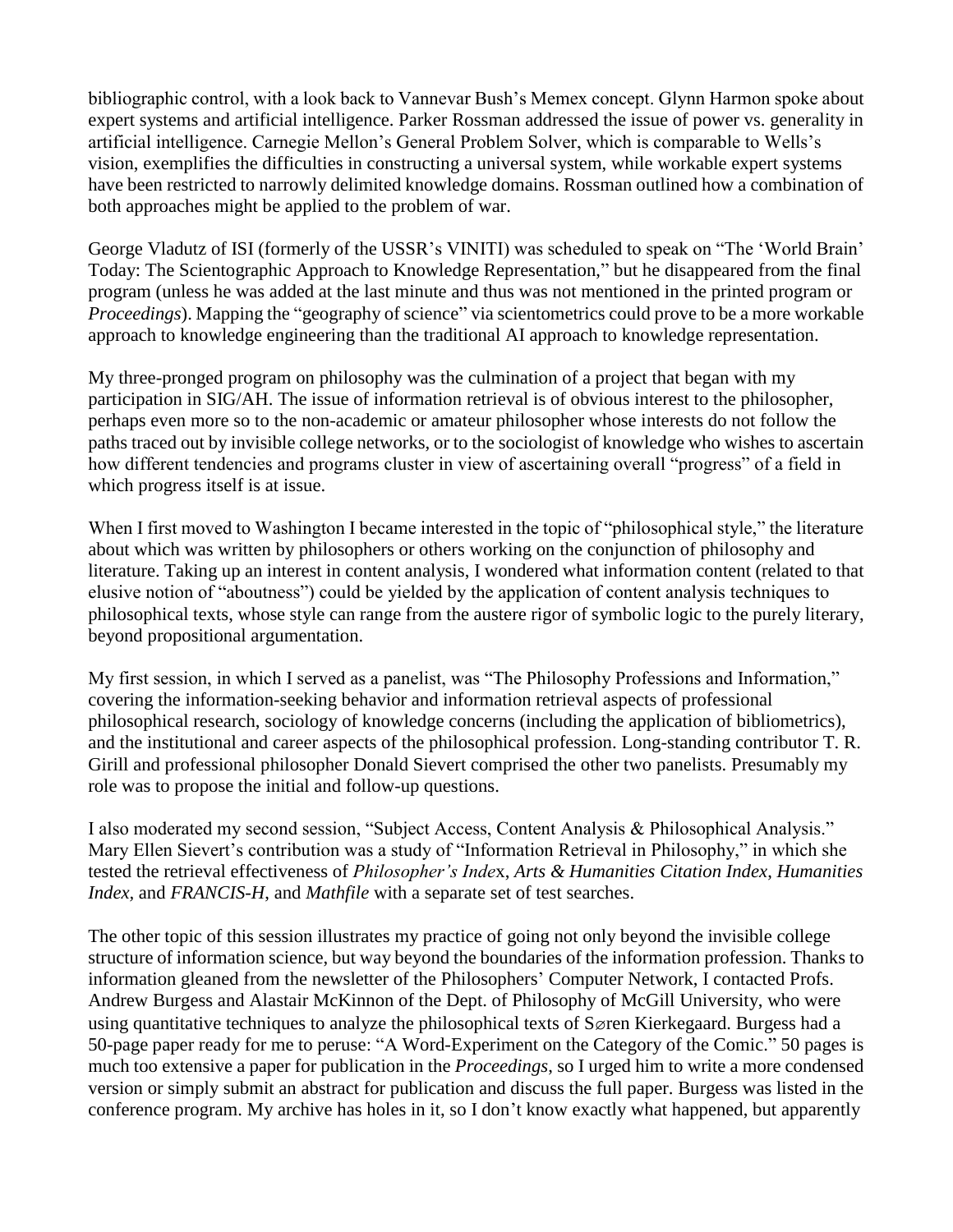whatever Burgess submitted was rejected for publication in the *Proceedings* as being outside the scope of information science concerns. Burgess withdrew from the program.

McKinnon's paper "Mappng the Shape of an Argument" was accepted and published in the *Proceedings*, so he represented the Kierkegaard research program at the annual meeting. McKinnon's project interested me from the standpoints of both philosophical argument and information science. McKinnon stressed that the use of automated quantitative techniques was no substitute for traditional philosophical analysis; however, such techniques could capture patterns in texts that otherwise elude conscious apprehension, and such patterns could be extracted to elucidate aspects of the structure of Kierkegaard's argumentation. (That such covert patterns could exist should not be surprising given the highly literary as opposed to straightforwardly logical presentation of Kierkegaard's ideas.)

My third session, "Philosophical Perspectives on Information Science," was moderated by Diana Woodward. Thomas J. Froehlich of Syracuse University surfaced in several meetings as one conscience of the information science profession. I believe he had an interest in Jurgen Habermas, the most influential member of the second generation of the Frankfurt School. (More on critical theory below.) On this occasion he spoke on "Social Epistemology and the Foundations of Information Science." David W. Ward presented on "Metaphysical Issues in Classification Theory." T. R. Girill contributed to this session as well with his presentation "Philosophical Aspects of Full-Text Online Databases."

## **1987-1988**

In this membership year I served as SIG/AH Chairman and Alternate Cabinet Representative. David Bearman became Chair-Elect. Elizabeth Davis served as Secretary-Treasurer and June Andel as Newsletter Editor. June Andel took over the position of Cabinet Representative.

The 17th ASIS Mid-Year Meeting took place at Ann Arbor, Michigan, on May 15-18, 1988, with the theme "Artificial Intelligence: Expert Systems and Other Applications." SIG/AH offered two program sessions.

One SIG/AH program was "Inventing and Applying the Language of the Arts: From Thesauri to Semantic Networks, organized and moderated by David Bearman, attended by approximately 70 people. The contributors were Tony Petersen with "Constructing a Language of the Arts: Knowledge Representation in Thesauri" and Pat Molholt with "Employing a Language of the Arts: Navigating Semantic Networks and the Representation of Complex Relationships Beyond Those Captured in Thesauri<sup>"</sup>

June Andel continued to pursue the World Brain project, organizing and moderating the session "Midwifing the 'World Brain': Progress of Labor," attended by about 115 people. This time Manfred Kochen spoke on the future of automation at the Library of Congress, and Glynn Harmon spoke on "The Intelligent World Encyclopedia (CYC) Project at Microelectronics and Computer Technology Corporation." George Vladutz was able to participate this time; his topic was "(Dis)integrating Mechanisms in Current Information Activities." A new speaker, P. F. Anderson, presented on the topic "Analogy: Formation in Biological and Electronic Neural Nets."

I attended this meeting, my first mid-year since 1984. Afterward I wrote: "Far from being a dry technocratic program, this conference was a cornucopia for the humanist, especially the philosopher." These are some other programs that caught my attention: (1) "Artificial Intelligence and the Science of Information: Philosophical Issues" sponsored by SIG/FIS, moderated by Richard Diener, with speakers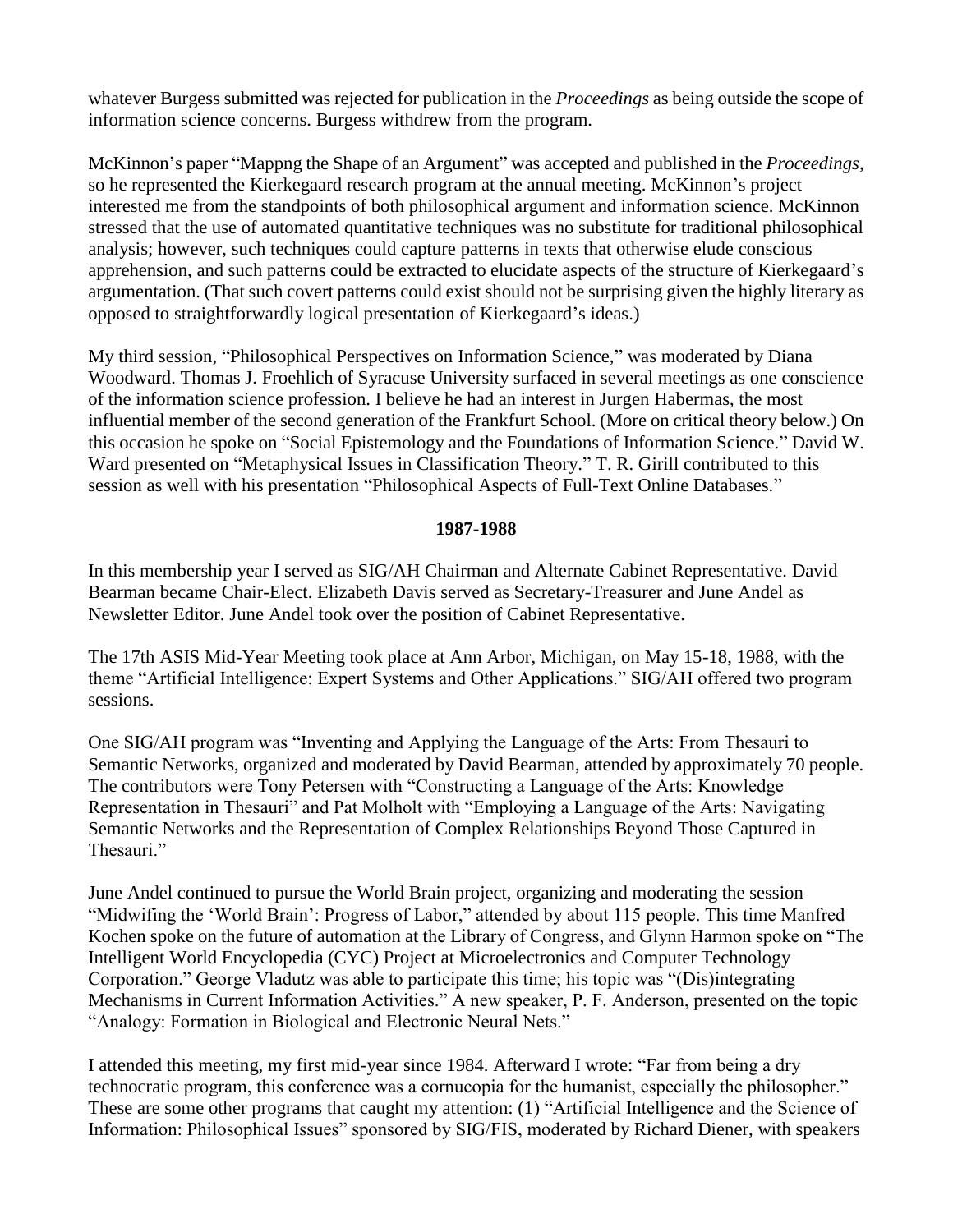Thomas J. Froehlich ("Some Reflections on Artificial Intelligence, Ideology, and the Foundations of Information Science"), R. J. Skovira, P. W. Dalrymple, and L. B. Heilprin. (2) "What Philosophers Say Intelligent Systems Should Not Do," sponsored by SIG/TIS, moderated by Diana Woodward, with speakers Terrence Erdt and Robert F. Barnes. (3) "The Basis for Choice" (SIG/IAE) featured three papers, of which I noted two: "Two Biological Metaphors for Synthetic Neural Systems" by William B. Dress, Jr. and "Evaluation and Evolution: The Problem of Choice" by Homer J. Hall. (4) "Issues in Expert Systems," moderated by Glynn Harmon, included two papers of interest, one of which I noted: "Proprietary Expert Systems: A Threat to Intellectual Freedom" by Diana Woodward.

June Andel produced our Spring 1988 newsletter, which included the *World Brain / World Mind Newsletter*. For this we received a commendation dated May 5 from Linda Resnik at ASIS headquarters.

I worked as guest editor on a draft of a June issue of our *Newsletter* but never finished it. A newsletter was published in September.

While our conference programs and newsletters are the visible manifestations of our efforts, there was much else in the way of outreach and planning going on behind the scenes. June Andel worked on recruiting new SIG/AH members within ASIS and established a liaison with the World Brain / World Mind Group. David Bearman recruited for ASIS and SIG/AH at conferences of the Museum Computer Network and the Society of American Archivists. Elizabeth Davis maintained a liaison with the Northeast Association for Computing in the Humanities. Member T. R. Girill was appointed to the nascent APA Committee on Computer Use in Philosophy. I continued to maintain and expand newsletter exchange efforts, adding the *Ontario Humanities Computing Newsletter* to the list.

June and I discussed options she was pursuing to publish a book on the World Brain project/concept, consisting of past or future papers. A special issue of *JASIS* was another possibility I brought up. I was most interested in Goodman's book in progress on the history of the World Brain concept.

I corresponded on matters of common interest with Ephraim Nissan of the Dept. of Mathematics and Computer Science at Ben Gurion University, also involved (as editor, I am now guessing) with the book series *Advances in Computing and the Humanities*. Nissan disclosed planned volumes for this series and discussed the potential market for a new humanities and information science periodical. I was invited to write an article for a volume in the series. Instead, I suggested publication of June's or Goodman's work on the World Brain.

SIG/AH members have also provided expert assistance when queried. I cited David Bearman in particular in my annual report.

As of July 31 we had a total of 222 members. The previous year SIG/AH had 136 individual and 118 institutional members.

The 1988 annual meeting was held in Atlanta. SIG/AH planned three sessions, on (1) Electronic Archives; (2) Issues in Art Information: Image-Text Integration; (3) What Philosophers Say Intelligent Systems Cannot Do (co-sponsored with SIG/FIS), organized by Diana Woodward. I did not attend the Atlanta meeting and have no more detailed information at hand.

At this point I did not wish to continue holding a leadership position in SIG/AH. On October 17 I completed a farewell message for publication and distribution, summing up my experience and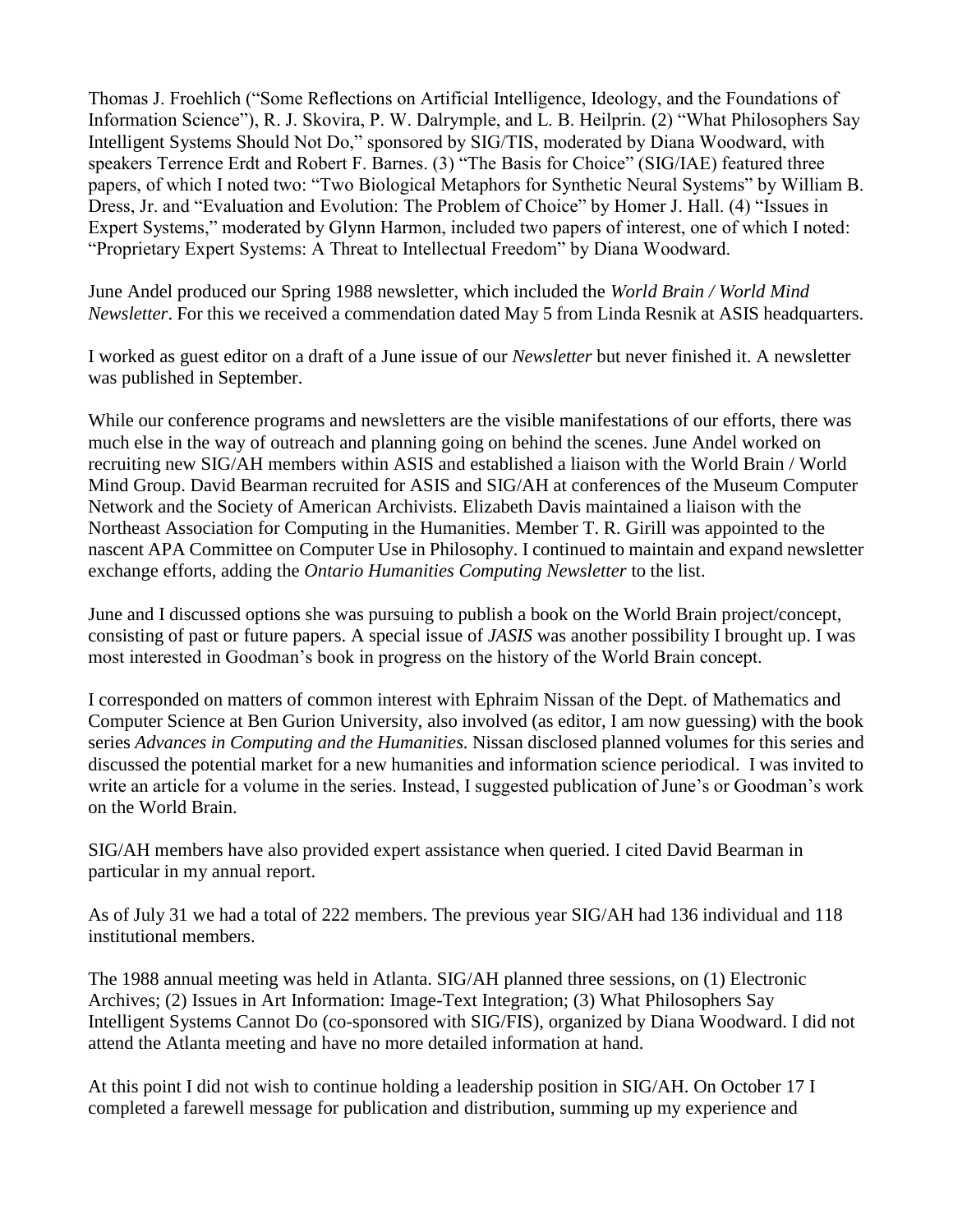acknowledging the contributions of others to SIG/AH. My role in SIG/AH however was not over, as you shall see.

### **1988-1989**

The slate of officers for this membership year consisted of: David Bearman (Chair & Alternate Cabinet Representative), Ellen Sleeter (Chair-Elect), Elizabeth Davis (Secretary-Treasurer), June Andel (Newsletter Editor & Cabinet Representative). In my farewell statement I mentioned also Terry Erdt assuming a leadership position, but I am not sure what it was; he may have become Treasurer. In my farewell statement I indicated my intention to develop conference programs for the coming year and possibly in future years, so I assumed a new position for 1988-1989 as Program Development Officer.

I have no records pertaining to the 1989 mid-year meeting. The theme of the 52nd Annual Meeting to be held in Washington, DC, October 30 - November 2, was "Managing Information and Technology." This was an opportunity to realize a long-standing plan for a program on "Language and Cultural Barriers to Information Transfer." My interest in such matters goes way back. In 1984 I researched and lectured on the literature on language barriers to scientific communication in a different milieu.

I solicited umpteen people for this program and secured the co-sponsorship of SIG/III. Finally a list of speakers was solidified: Irene S. Farkas-Conn, Esther Horne, Inez L. Sperr Brisfjord, Leif Brisfjord, and Tefko Saracevic. Saracevic had to drop out. At the last minute S. Nazim Ali asked to participate, but it was too late to add anyone else. Initially, Farkas-Conn, first encountered at the 1988 mid-year meeting, wished to speak on "Using Interactive Technologies to Overcome Cultural Barriers." Leif Brisfjord's chosen topic was "Planning Information Systems for a Multilingual World." It proved more practical to couple speakers with topics rather than papers, and in the end rather than to have formal presentations it proved advantageous to make the session a panel discussion or roundtable in which everyone could chime in on whatever topic was raised, with expectation of audience participation.

The conference program goofed in some details in listing our session. Somehow SIG/BSS got listed in the program as an additional co-sponsor, although I never contacted this SIG about our session.

In any case, here is the session description:

This session aims to counteract American complacency (*inter alia* as English-speakers) and address possible problems in the world information system that may not have found their way into public consciousness and discussion. The panel will discuss at least these topics: impact of language barriers on intellectual, technical, economic and social progress; consequences of anglocentric bias in the world information system; new technologies and interconnected worlds—opportunities to overcome traditional communication barriers; planning information systems for a multilingual world. We invite the audience to participate in the discussion and suggest these additional topics for consideration: bibliometric studies relevant to the language problem, foreign-language capabilities and deficiencies of scientists and scholars, translation issues (machine and human), terminology banks, and cultural and ideological biases in information systems.

In writing to the panelists afterward, thanking them for their contributions, I mentioned that at the time, I was not entirely satisfied with the outcome of the program, but in organizing the array of scattered comments into a coherent whole in writing up a report (which see), I became happier with the results.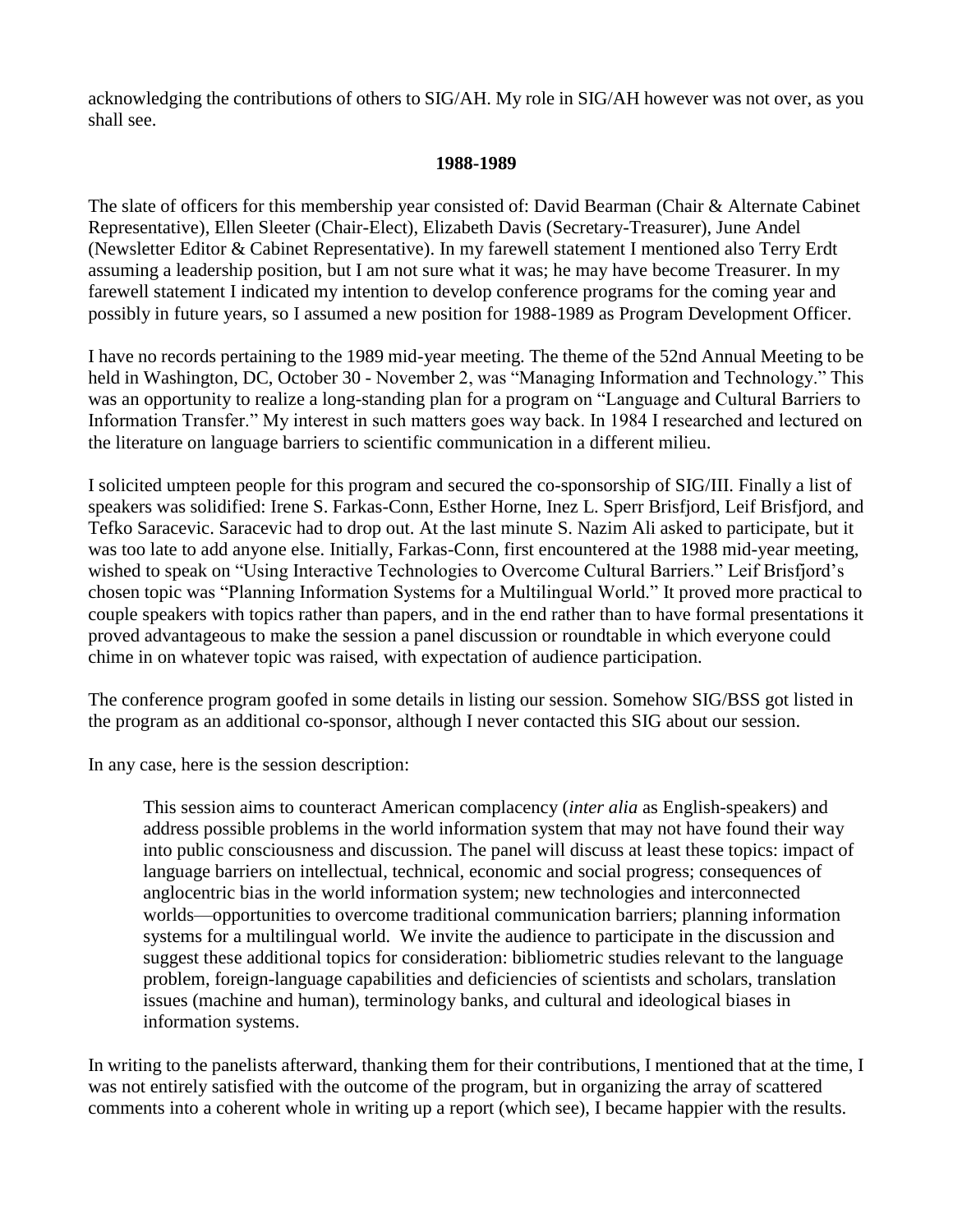Our programs do tend to arouse outside interest. A month following the annual meeting I received an enquiry about this session from the Netherlands.

Beyond our own programming, I was so impressed by another session, I wrote up for my own use a whole report on it: session #75: "Models of Information and Models of Communication: New Examination of Common Ground." From a philosophical and sociological standpoint, this was the best program of the conference. I thought it unfortunate that it was relegated to the very end of the conference, after most attendeees had already left town.

Session # 67, "The Electronic Library: Plans, Problems and Prospects," turned out to be very relevant to the World Brain program: as far as public access to information is concerned, public libraries could be considered to be the cells of the World Brain. Libraries will contain not only printed documents, microforms, and CD-ROMs, but terminals for telecommunications networks which will permit online access going far beyond the commercial bibliographic databases. User workstations, access to numeric, bibliographic, and full text data were mentioned. Too bad I missed most of the session; I caught only the summary at the end. Needed changes were mentioned, concerning: (1) searching (which is unsatisfactory), (2) literacy (a social problem; users must also know how to use information services), (3) interfaces, (4) technical infrastructure, (5) librarians (a paradigm change in conception of their own work [workstations, networks, computers, software]). Someone brought up the problem of standards, e.g. formats and terminology. It was projected that online electronic libraries will be a reality in major universities in a few years, and in smaller institutions by 1995.

Such is how the future looked in 1989.

I also attended plenary session IV (#71) for just a few minutes. Elizabeth Young of COMSAT, who has a humanities background, mentioned the problem of international cooperation on research in information issues.

This annual meeting marked the end of my participation in ASIS, though my informal interaction with SIG/AH continued for another year. I will address my reasons below. Something was off this time around. I felt as if I overstayed my welcome, and it was time to go.

## **1989-1990**

First, let me tie up some loose ends.

While I cannot find any copies, I know from my correspondence that I received SIG/AH newsletters published September 1988, March 1989, and August 1989 (consisting of a one-page SIG/AH newsletter and a sizable World Brain newsletter).

At the 1989 annual meeting, Matthew Gilmore of Washington, DC became Newsletter Editor.

For some years I had urged the revision of the SIG/AH mission statement. This was the mission statement that I inherited:

SIG/AH explores the applications of information technology to: a) humanistic scholarship, such as language, history, philosophy, and archaeology; and b) in the creative process, including literature, music, the visual and fine arts, and dance. It aims to place critical theory within the framework of information science and to improve information flow in the arts and humanities.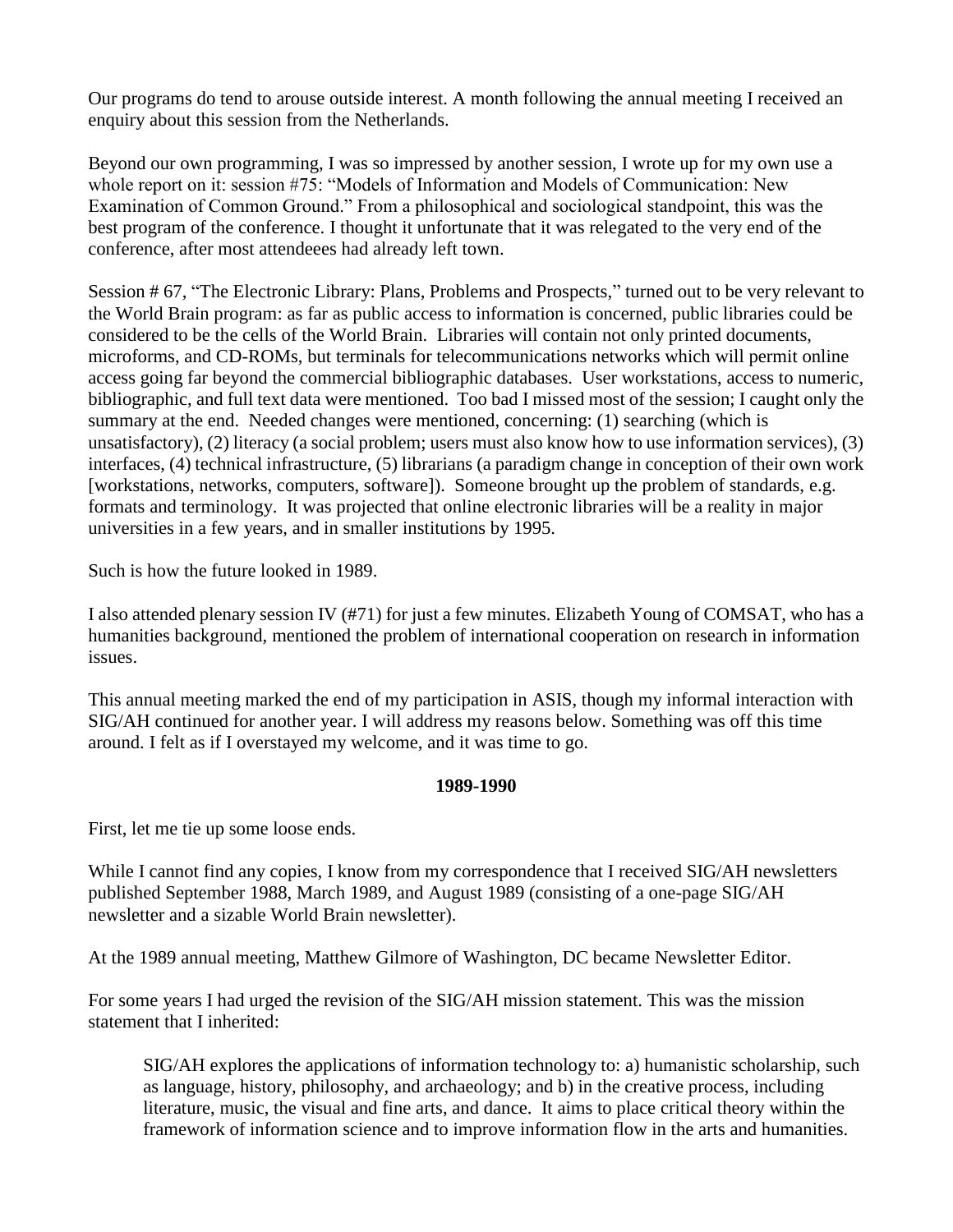Illustrative activities include making concordances, collating texts, discovering verbal correspondences between passages, characterizing styles, machine-editing bibliographies, choreographing dance, and computer art.

In addition to some minor emendations, I wanted to strike the reference to "critical theory." I don't know if this was an expression of '60s radicalism (SIG/AH was founded in 1968), an unlikely orientation to take root in ASIS, as "critical theory" as I know it refers to the Frankfurt School, formally known as the Institute for Social Research. The average educated person would probably have heard of Erich Fromm or Herbert Marcuse, but other members of this school were not as widely known or translated in the 1960s. I was not so well versed in critical theory in the 1980s; I was to study it intensely in the '90s. While I would be the last to object to the interjection of critical theory into information science, I deemed the statement in the SIG/AH description to be too partisan, so I struck it out. I finally submitted my revised description in 1988. At some point it was accepted and is now the official SIG/AH description:

SIG/AH explores the applications of information science and technology to humanistic scholarship and artistic creation. Illustrative concerns are librarianship, databases, information retrieval, textual analysis, computerized bibliographies and textual aids, new methods for the organization of scholarly work, bibliometric and other studies of information dissemination, and social structures of humanities disciplines. SIG/AH also has an abiding interest in the humanistic implications of information technology and the information society.

I hoped to organize a conference program around an idea I first proposed to SIG/CR in 1986: a session on "Subject Access to Fiction, Poetry, and Drama." Some libraries had constructed experimental computerized databases that provided in-depth thematic indexing of fiction, transcending traditional subject access to fiction. (This follows in line with my overall interest in content analysis in the humanities, which I pursued in various ways over the years.) I was thinking of doing this in 1989 in addition to the program I organized, but this was not to happen, then or ever.

All in all, I think my colleagues and I accomplished quite a bit. We did our best to earn a SIG-of-the-Year Award, but that did not happen.

In letters to my fellow SIG/AH officers in 1988 and 1989, I lodged a number of complaints and made it clear at first that I would no longer serve in an official capacity and then that I would not re-join ASIS. In fact, I ceased to be a member following the 1989 annual meeting. Curiously, though, in addition to follow-up reports concerning the annual meeting, I continued to correspond with some of my SIG/AH colleagues for a whole year with lists of projects I planned to undertake. I declared my intention to continue to write for the *SIG/AH Newsletter*, compile a list of further organizations and newsletters with which to establish an exchange program, compile a list of my non-ASIS contacts for the purpose of re-establishing contact, and work on the creation of other publications. I sent the new Chairman Ellen Sleeter Karen Meizner's old membership questionnaire and volunteered to attempt re-recruiting former SIG/AH members. As far as I recall none of my intentions came to fruition.

I mostly kept up correspondence with June Andel, discussing her World Brain project, my continuing outreach efforts viz. SCCAC and other outfits, the upcoming ASIS annual meeting in Toronto, and my personal and professional situation at that moment. By 1990 I had a modem and was using it for online interaction via local electronic bulletin boards (BBS), which I believe was the most common form of online interaction until the Internet took over soon after. The last letter I can find was written to June on October 16, 1990. And so ended that era for me and ASIS.